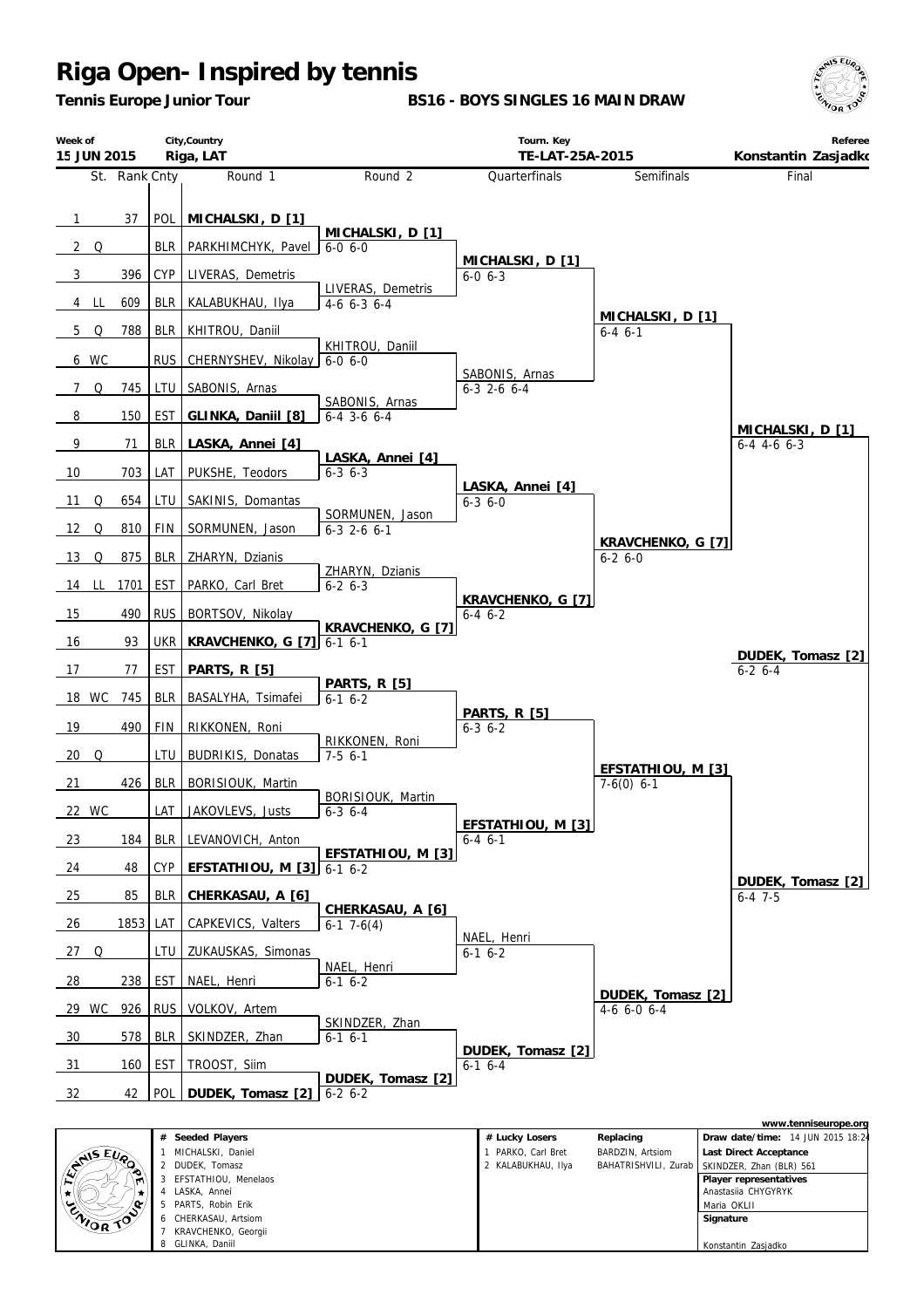*Tennis Europe Junior Tour*

**BS16 - BOYS SINGLES 16 QUALIFYING**



| Week of<br>15 JUN 2015 |               |       | City, Country<br>Riga, LAT              | Tourn. Key<br>TE-LAT-25A-2015                | Referee<br>Konstantin Zasjadko      |
|------------------------|---------------|-------|-----------------------------------------|----------------------------------------------|-------------------------------------|
|                        | St. Rank Cnty |       | Round 1                                 | Finals                                       | Qualifiers                          |
|                        | 609           |       |                                         |                                              |                                     |
| $\mathbf{1}$           |               |       | BLR KALABUKHAU, IIya [1]                | KALABUKHAU, IIya [1]                         |                                     |
| $\overline{2}$         |               |       | Bye                                     |                                              | <b>BUDRIKIS, Donatas</b>            |
| 3                      |               |       | LTU   BUDRIKIS, Donatas                 | <b>BUDRIKIS, Donatas</b>                     | $2-6$ 6-3 7-6(6)                    |
| 4                      |               | LAT I | <b>ULMANIS, Rudolfs</b>                 | $6 - 0 6 - 1$                                |                                     |
| 5                      | 654           |       | LTU SAKINIS, Domantas [2]               | SAKINIS, Domantas [2]                        |                                     |
| 6                      |               |       | Bye                                     |                                              | SAKINIS, Domantas [2]               |
| 7 WC                   |               |       | RUS   KALININ, Andrey                   |                                              | $6 - 0 6 - 2$                       |
| 8                      | 1701 EST      |       | PARKO, Carl Bret [14]                   | PARKO, Carl Bret [14]<br>$1-6$ 6-1 6-0       |                                     |
| 9                      | 745           |       | LTU   SABONIS, Arnas [3]                |                                              |                                     |
| 10                     |               |       | Bye                                     | SABONIS, Arnas [3]                           |                                     |
| 11                     |               |       | LAT   AUSLANDS, Janis                   |                                              | SABONIS, Arnas [3]<br>$6 - 2 6 - 4$ |
| 12                     | 959           |       | NOR   HELLUM LILLEENGEN, Lukas [10]     | HELLUM LILLEENGEN, Lukas [10]<br>$6-1$ $6-3$ |                                     |
| 13                     | 788           | BLR   |                                         |                                              |                                     |
|                        |               |       | KHITROU, Daniil [4]                     | KHITROU, Daniil [4]                          |                                     |
| 14                     |               |       | Bye                                     |                                              | KHITROU, Daniil [4]                 |
| 15                     |               | EST   | AASJOE, Argo                            | SAKALAUSKAS, Kazimieras [13]                 | $6 - 2 6 - 1$                       |
| 16                     |               |       | 1443 LTU   SAKALAUSKAS, Kazimieras [13] | $6 - 4 6 - 1$                                |                                     |
| 17                     | 810           | FIN   | SORMUNEN, Jason [5]                     | SORMUNEN, Jason [5]                          |                                     |
| 18                     |               |       | Bye                                     |                                              | SORMUNEN, Jason [5]                 |
| 19                     |               | LAT   | PUSMUCANS, Patriks                      | PUSMUCANS, Patriks                           | $6 - 4 6 - 2$                       |
| 20                     | 1443          |       | LTU STREIMIKIS, Tadas [12]              | $6-4$ $6-3$                                  |                                     |
| 21                     | 810           |       | BLR   MARTYNKOU, Matsvei [6]            |                                              |                                     |
| 22                     |               |       | Bye                                     | MARTYNKOU, Matsvei [6]                       |                                     |
| 23                     |               |       | LTU   ZUKAUSKAS, Simonas                |                                              | ZUKAUSKAS, Simonas<br>$5-7$ 6-2 6-1 |
| 24                     | 926           | EST   | SEEMAN, Johannes [9]                    | ZUKAUSKAS, Simonas<br>$6-16-2$               |                                     |
| 25                     |               |       | Bye                                     |                                              |                                     |
| 26                     |               |       | Bye                                     | Bye                                          |                                     |
|                        |               |       |                                         |                                              | PARKHIMCHYK, Pavel                  |
| 27 WC                  |               | BLR   | PARKHIMCHYK, Pavel                      | PARKHIMCHYK, Pavel                           |                                     |
| 28                     | 1443          | LTU   | POSKA, Matas [11]                       | $3-6$ 6-3 6-4                                |                                     |
| 29                     | 875           | BLR   | ZHARYN, Dzianis [8]                     | ZHARYN, Dzianis [8]                          |                                     |
| 30                     |               | LTU   | SOKOLOVAS, Bernardas                    | $6 - 26 - 3$                                 | ZHARYN, Dzianis [8]                 |
| 31                     |               | RUS I | VANAG, Georgy                           | PETRUSEVICIUS, Saulius [15]                  | $6 - 26 - 0$                        |
| 32                     |               |       | 2227 LTU PETRUSEVICIUS, Saulius [15]    | $6 - 26 - 0$                                 |                                     |

|                | Seeded Players     |                             | # Alternates | Replacing | Draw date/time: 12 JUN 2015 19:04 |
|----------------|--------------------|-----------------------------|--------------|-----------|-----------------------------------|
| <b>AIS EVA</b> | KALABUKHAU, Ilya   | 10 HELLUM LILLEENGEN, Lukas |              |           | Last Direct Acceptance            |
| ∾              | SAKINIS, Domantas  | 11 POSKA, Matas             |              |           | All in                            |
|                | SABONIS, Arnas     | 12 STREIMIKIS, Tadas        |              |           | Player representatives            |
|                | KHITROU, Daniil    | 13 SAKALAUSKAS, Kazimieras  |              |           | Daniils LAVRENOVS                 |
| ۰              | SORMUNEN, Jason    | 14 PARKO, Carl Bret         |              |           | Ian RABTSEVICH                    |
| ENIOR TOP      | MARTYNKOU. Matsvei | 15 PETRUSEVICIUS, Saulius   |              |           | Signature                         |
|                | ZHARYN, Dzianis    |                             |              |           |                                   |
|                | SEEMAN, Johannes   |                             |              |           | Konstantin Zasjadko               |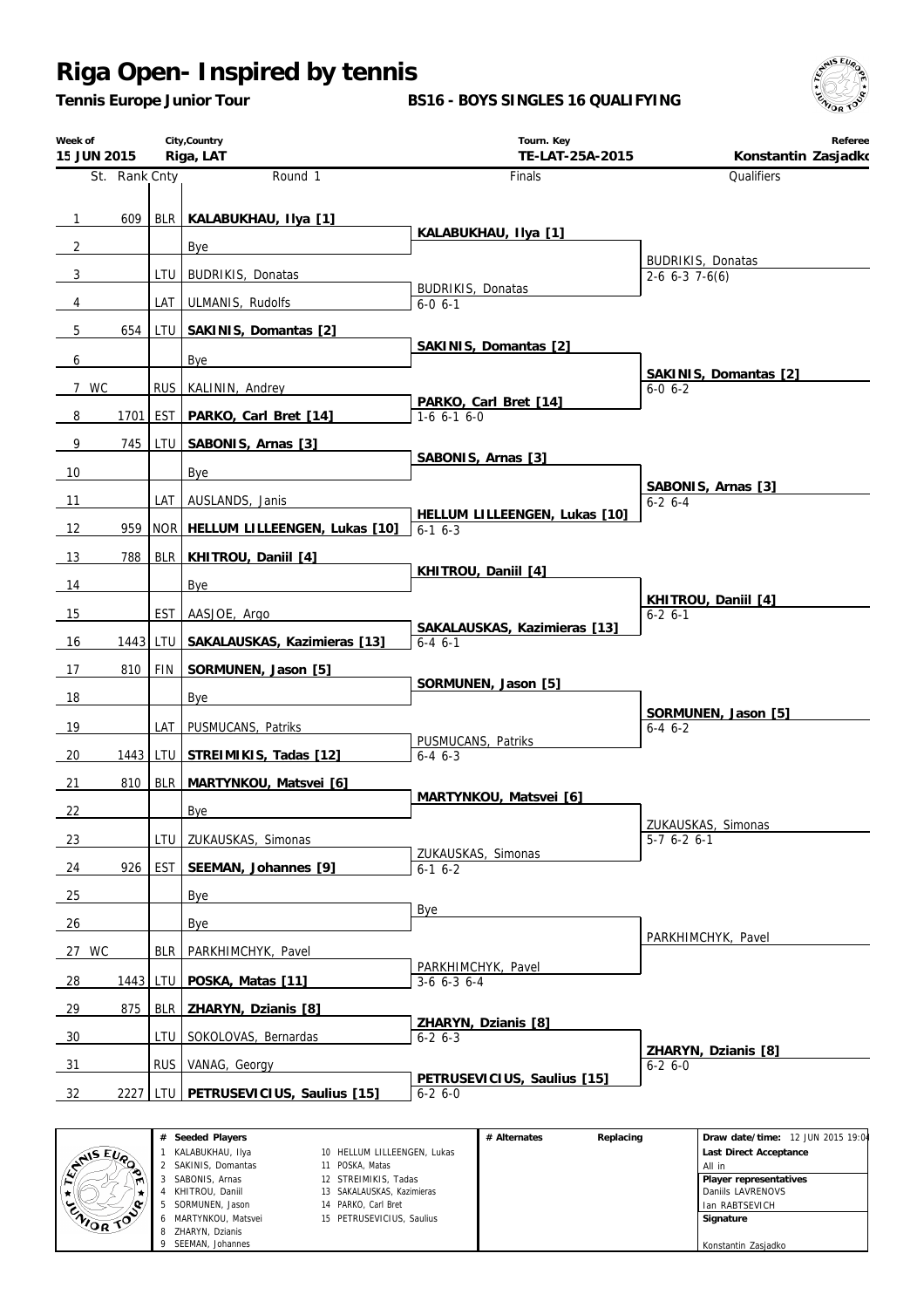JOUKANEN, Paula HAAVISTO, Ella NIKUSINA, Alina URELLI RINALDI, Valentina

7 BUKA, Eliza OLESOVA, Sona

 $\star$ 

CAIDR TO

۵.

*Tennis Europe Junior Tour*

**GS16 - GIRLS SINGLES 16 MAIN DRAW**





3 OKLII, Maria OHANA, Noya 4 ZAKHAREUSKAYA, VolhaSMOLSKAYA, Polina

 **Player representatives** Anastasiia CHYGYRYK Maria OKLII  **Signature**

Konstantin Zasjadko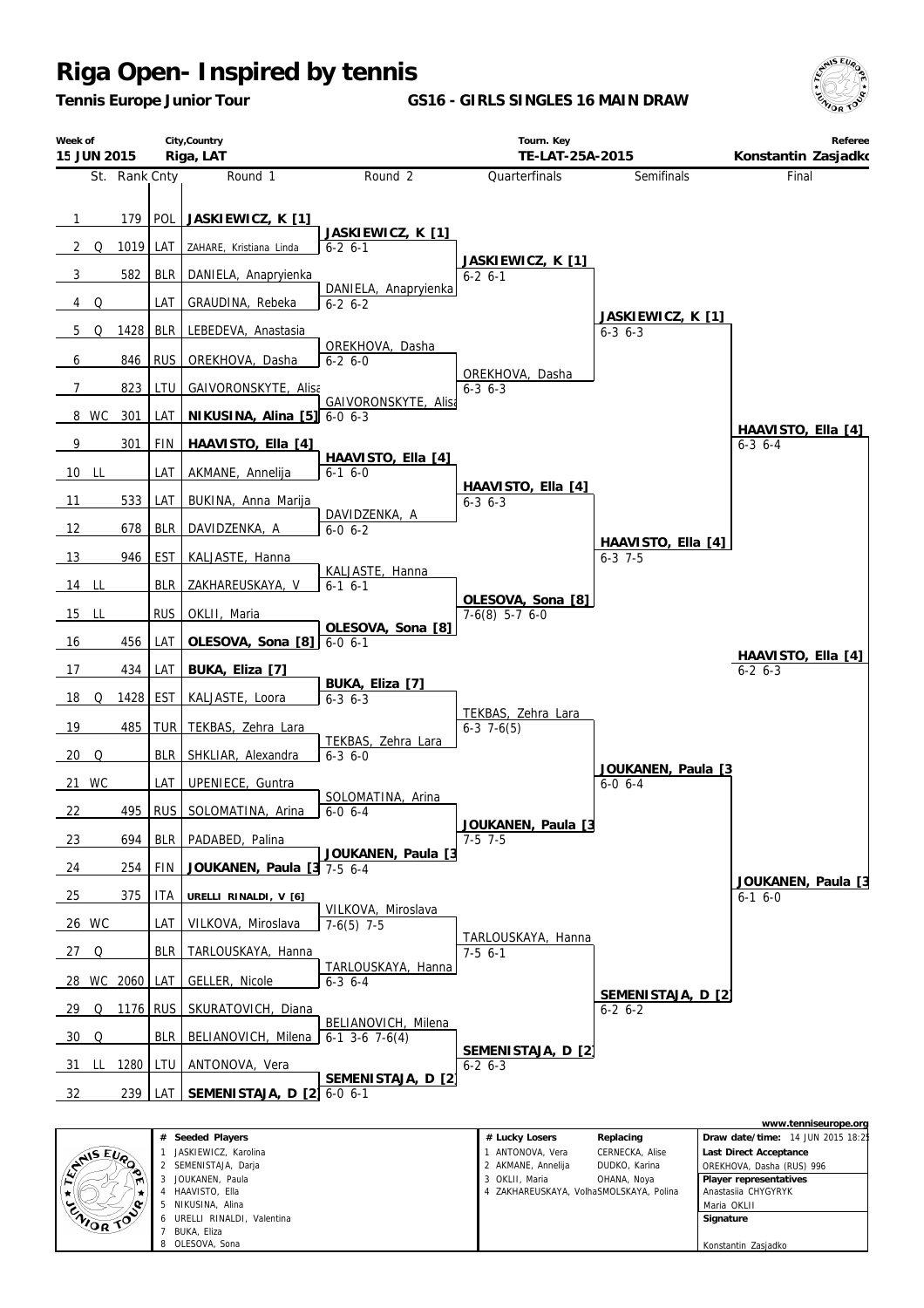*Tennis Europe Junior Tour*

**GS16 - GIRLS SINGLES 16 QUALIFYING**

| Week of<br>15 JUN 2015 |               | City, Country<br>Riga, LAT           | Tourn. Key<br>TE-LAT-25A-2015          | Referee<br>Konstantin Zasjadko |
|------------------------|---------------|--------------------------------------|----------------------------------------|--------------------------------|
|                        | St. Rank Cnty | Finals                               | Qualifiers                             |                                |
|                        |               |                                      |                                        |                                |
|                        |               |                                      |                                        |                                |
| $\mathbf{1}$           |               | 1019 LAT ZAHARE, Kristiana Linda [1] |                                        |                                |
|                        |               |                                      | ZAHARE, Kristiana Linda [1]            |                                |
| $\overline{2}$         |               | Bye                                  |                                        |                                |
|                        |               |                                      |                                        |                                |
| $\mathbf{3}$           |               | 1176 RUS SKURATOVICH, Diana [2]      |                                        |                                |
|                        |               |                                      | SKURATOVICH, Diana [2]                 |                                |
| $\overline{4}$         |               | Bye                                  |                                        |                                |
|                        |               |                                      |                                        |                                |
| 5 <sup>5</sup>         |               | 1280 LTU ANTONOVA, Vera [3]          |                                        |                                |
|                        |               |                                      | BELIANOVICH, Milena                    |                                |
| 6                      |               | BLR BELIANOVICH, Milena              | $6-2$ 6-4                              |                                |
|                        |               |                                      |                                        |                                |
|                        |               |                                      |                                        |                                |
| $\overline{7}$         |               | 1428 EST KALJASTE, Loora [4]         |                                        |                                |
|                        |               |                                      | KALJASTE, Loora [4]<br>$2-6$ 6-3 6-4   |                                |
| 8                      |               | BLR CHARNENKA, Volha                 |                                        |                                |
|                        |               |                                      |                                        |                                |
| 9                      |               | 1428 BLR LEBEDEVA, Anastasia [5]     |                                        |                                |
|                        |               |                                      | LEBEDEVA, Anastasia [5]<br>$6-2$ $6-1$ |                                |
| 10                     |               | LAT VALTERE, Luize                   |                                        |                                |
|                        |               |                                      |                                        |                                |
| 11                     |               | LAT   GRAUDINA, Rebeka               |                                        |                                |
|                        |               |                                      | GRAUDINA, Rebeka<br>$6-3$ 4-6 6-0      |                                |
| 12                     |               | BLR ZAKHAREUSKAYA, Volha             |                                        |                                |
|                        |               |                                      |                                        |                                |
| 13                     |               | BLR SHKLIAR, Alexandra               |                                        |                                |
|                        |               |                                      | SHKLIAR, Alexandra                     |                                |
| 14                     |               | LAT AKMANE, Annelija                 | $6-4$ 1-6 6-4                          |                                |
|                        |               |                                      |                                        |                                |
| 15                     |               | BLR TARLOUSKAYA, Hanna               |                                        |                                |
|                        |               |                                      | TARLOUSKAYA, Hanna                     |                                |
| 16                     |               | RUS OKLII, Maria                     | $5-7$ 6-4 6-2                          |                                |



| # Alternates | Replacing | Draw date/time: 12 JUN 2015 19:04 |  |
|--------------|-----------|-----------------------------------|--|
|              |           | Last Direct Acceptance            |  |
|              |           | All in                            |  |
|              |           | Player representatives            |  |
|              |           | Daniils LAVRENOVS                 |  |
|              |           | Ian RABTSEVICH                    |  |
|              |           | Signature                         |  |
|              |           |                                   |  |
|              |           | Konstantin Zasjadko               |  |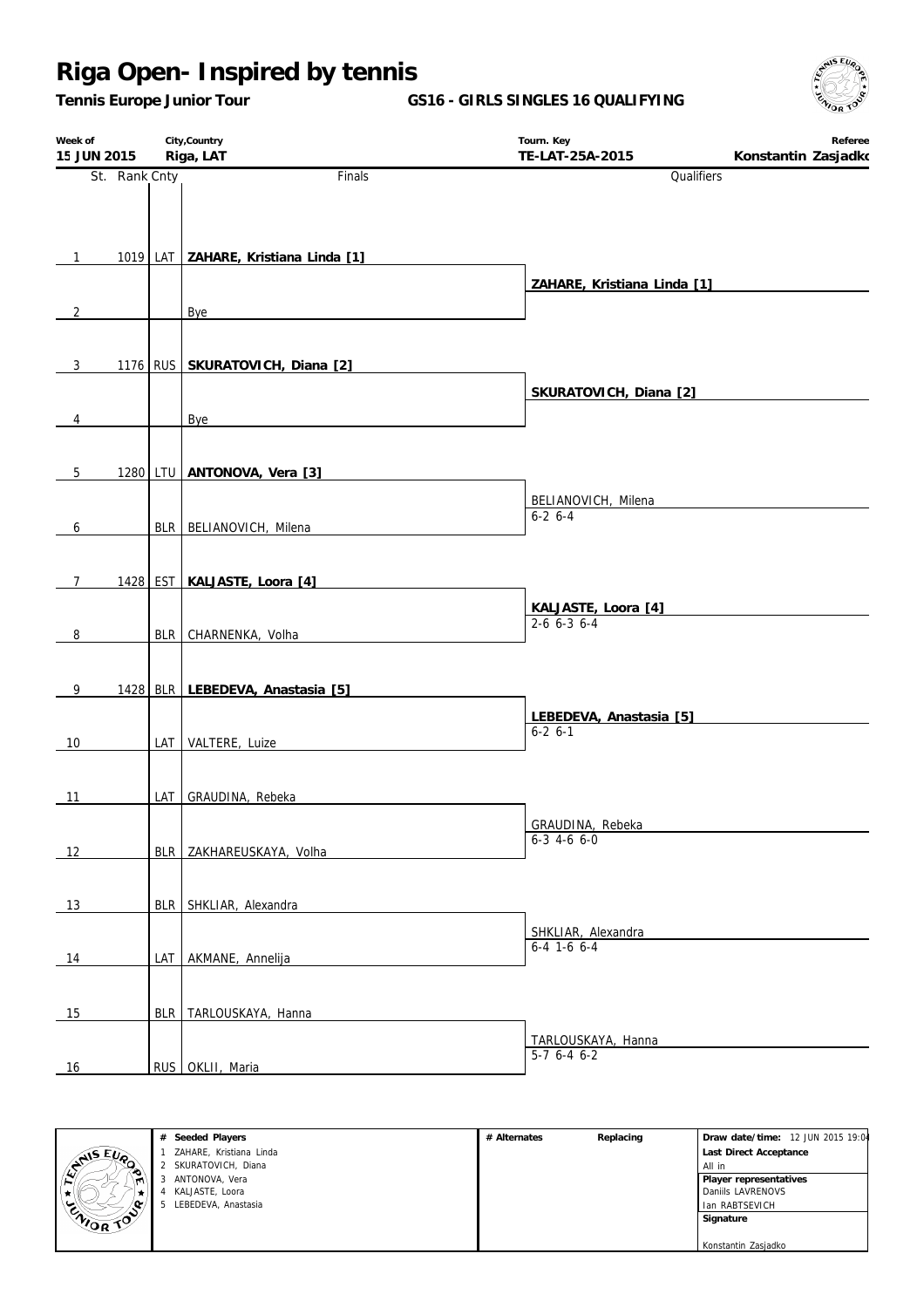*Tennis Europe Junior Tour*

**BD16 - BOYS DOUBLES 16 MAIN DRAW**



| Week of<br>15 JUN 2015 |                |                          | City, Country<br>Riga, LAT                         |                                                                  | Tourn. Key<br>TE-LAT-25A-2015                                   | Referee<br>Konstantin Zasjadko            |
|------------------------|----------------|--------------------------|----------------------------------------------------|------------------------------------------------------------------|-----------------------------------------------------------------|-------------------------------------------|
|                        | St. Rank Cnty  |                          | Round 1                                            | Quarterfinals                                                    | Semifinals                                                      | Final                                     |
| $\mathbf{1}$           | 42<br>37       | <b>POL</b><br>POL        | DUDEK, Tomasz [1]<br>MICHALSKI, Daniel             | DUDEK, Tomasz [1]<br>MICHALSKI, Daniel                           |                                                                 |                                           |
| $\overline{2}$         |                |                          | Bye                                                |                                                                  | DUDEK, Tomasz [1]                                               |                                           |
| 3                      | 788<br>578     | <b>BLR</b><br><b>BLR</b> | KHITROU, Daniil<br>SKINDZER, Zhan                  | KHITROU, Daniil                                                  | MICHALSKI, Daniel<br>$6-1$ $6-2$                                |                                           |
| 4                      | 1853<br>703    | LAT<br>LAT               | CAPKEVICS, Valters<br>PUKSHE, Teodors              | SKINDZER, Zhan<br>$6 - 4 \cdot 6 - 1$                            |                                                                 | GLINKA, Daniil [4]                        |
| 5                      | 150<br>93      | EST<br><b>UKR</b>        | GLINKA, Daniil [4]<br>KRAVCHENKO, Georgii          |                                                                  |                                                                 | KRAVCHENKO, Georgii<br>$2-6$ 6-4 $[10-8]$ |
| 6                      | WC 1701<br>926 | <b>EST</b><br><b>RUS</b> | PARKO, Carl Bret<br>VOLKOV, Artem                  | GLINKA, Daniil [4]<br>KRAVCHENKO, Georgii<br>$6 - 0, 6 - 3$      | GLINKA, Daniil [4]                                              |                                           |
| $\overline{7}$         |                | <b>RUS</b><br><b>RUS</b> | CHERNYSHEV, Dmitry<br>CHERNYSHEV, Nikolay          | BASALYHA, Tsimafei                                               | KRAVCHENKO, Georgii<br>$5-7$ 6-0 $[10-7]$                       |                                           |
| 8                      | 745<br>184     | <b>BLR</b><br><b>BLR</b> | BASALYHA, Tsimafei<br>LEVANOVICH, Anton            | LEVANOVICH, Anton<br>$6 - 2 6 - 1$                               |                                                                 | GLINKA, Daniil [4]                        |
| 9                      | 426<br>875     | <b>BLR</b><br><b>BLR</b> | BORISIOUK, Martin<br>ZHARYN, Dzianis               |                                                                  |                                                                 | KRAVCHENKO, Georgii<br>W.O.               |
| 10                     | 490<br>810     | <b>FIN</b><br>FIN        | RIKKONEN, Roni<br>SORMUNEN, Jason                  | BORISIOUK, Martin<br>ZHARYN, Dzianis<br>$6-2$ 5-7 [10-3]         | PARTS, Robin Erik [3]                                           |                                           |
| 11                     | 654            | LTU<br>LTU               | SAKINIS, Domantas<br>ZUKAUSKAS, Simonas            |                                                                  | TROOST, Siim<br>$6 - 2 6 - 1$                                   |                                           |
| 12                     | 77<br>160      | EST<br>EST               | PARTS, Robin Erik [3]<br>TROOST, Siim              | PARTS, Robin Erik [3]<br>TROOST, Siim<br>$6-3$ $6-7(3)$ $[10-6]$ |                                                                 | PARTS, Robin Erik [3]                     |
| 13                     |                | LAT<br>LAT               | JAKOVLEVS, Justs<br>PUSMUCANS, Patriks             | EFSTATHIOU, Menelaos                                             |                                                                 | TROOST, Siim<br>$6-1$ 6-4                 |
| 14                     | 48<br>396      | <b>CYP</b><br><b>CYP</b> | EFSTATHIOU, Menelaos<br>LIVERAS, Demetris          | LIVERAS, Demetris<br>$6-4$ 6-0                                   |                                                                 |                                           |
| 15                     | 1443           | <b>RUS</b><br><b>RUS</b> | KALININ, Andrey<br>PREGER, Kirill                  |                                                                  | EFSTATHIOU, Menelaos<br>LIVERAS, Demetris<br>$6-3$ 5-7 $[10-3]$ |                                           |
| 16                     | 85<br>71       |                          | BLR   CHERKASAU, Artsiom [2]<br>BLR   LASKA, Annei | CHERKASAU, Artsiom [2]<br>LASKA, Annei<br>$6-1$ $6-2$            |                                                                 |                                           |



|               | # Seeded Players    |
|---------------|---------------------|
|               | 1 DUDEK, Tomasz     |
|               | MICHALSKI, Daniel   |
| $\mathcal{P}$ | CHERKASAU, Artsiom  |
|               | LASKA, Annei        |
|               | 3 PARTS, Robin Erik |
|               | TROOST, Silm        |
|               | 4 GLINKA, Daniil    |
|               |                     |

KRAVCHENKO, Georgii

|              |           | www.tenniseurope.org              |  |  |
|--------------|-----------|-----------------------------------|--|--|
| # Alternates | Replacing | Draw date/time: 15 JUN 2015 13:39 |  |  |
|              |           | Last Direct Acceptance            |  |  |
|              |           | Bye                               |  |  |
|              |           | Player representatives            |  |  |
|              |           | Nikolajs GALKINS                  |  |  |
|              |           | Mark LAJAL                        |  |  |
|              |           | Signature                         |  |  |
|              |           |                                   |  |  |
|              |           | Konstantin Zasjadko               |  |  |